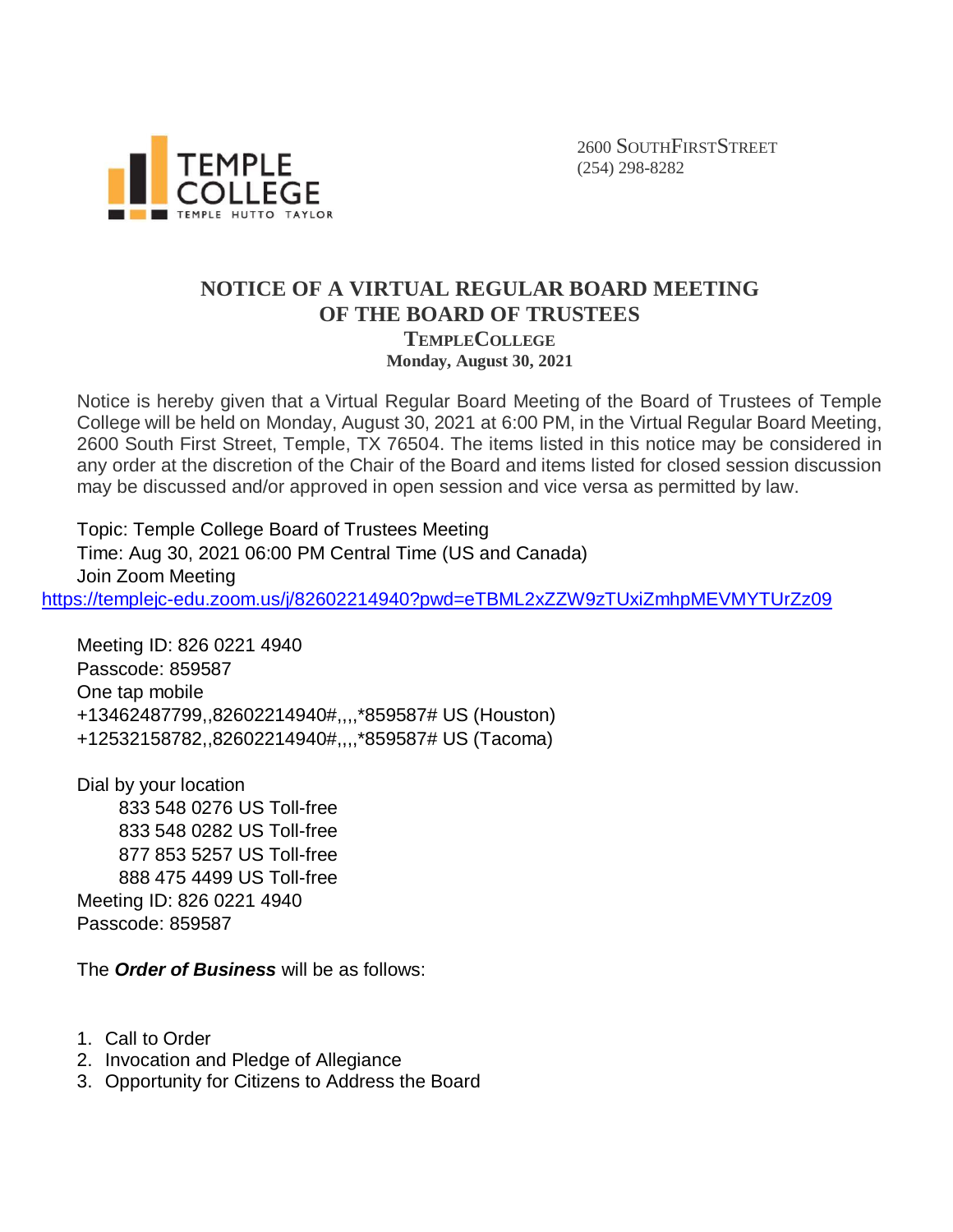- A. Citizens who desire to address the Board on any matter listed on the agenda may sign up to do so prior to this meeting. Public Comments will be received during this portion of the meeting. Please limit comments to three minutes. No discussion of final action will be taken by the Board.
- 4. Consideration of Approval of Consent Agenda
	- A. Consideration of Approval of Minutes from the Regular Meeting on June 21, 2021 and Special Board Meeting/Budget Workshop on August 16, 2021.
	- B. Consideration of the Appointment of Full-Time Faculty
	- C. Consideration of the Appointment of Full-Time Professional Staff
	- D. Consideration of the Appointment of Adjunct Faculty
	- E. Consideration of Approval of the Monthly Investment Report-July 2021
	- F. Budget Summary Report-July 2021
- 5. Consideration of Approval of Disbursements for July 2021
- 6. Student Spotlight
	- A. Outstanding Student Presentation: Phi Theta Kappa
- 7. President's Report
	- A. Julian Alvarez III, Texas Workforce Commissioner Representing Labor, Check **Presentation**
- 8. Reports
	- A. Faculty Council Report
	- B. Academic Affairs and Student Services Reports
	- C. Foundation Report
	- D. Board Committees
		- 1. Building/Facility Planning Committee Report
		- 2. Finance Committee Report
		- 3. Policy Committee Report
- 9. New Business
	- A. Consideration of Approval of the FY2021-2022 Budget
	- B. Conduct a Public Hearing on the 2021 Temple College Tax Rate
	- C. Consideration of Approval of a Resolution to Set the Temple College 2021-2022 Tax Rate
	- D. Consideration of Approval of Adjustments to Accounts Receivable and Allowance for Doubtful Accounts for FY2021
	- E. Consideration of Approval of Faculty Title Changes
- 10. Miscellaneous
- 11. Executive Session to Consider Personnel, Legal Matters, and Real Estate
- 12. Adjournment